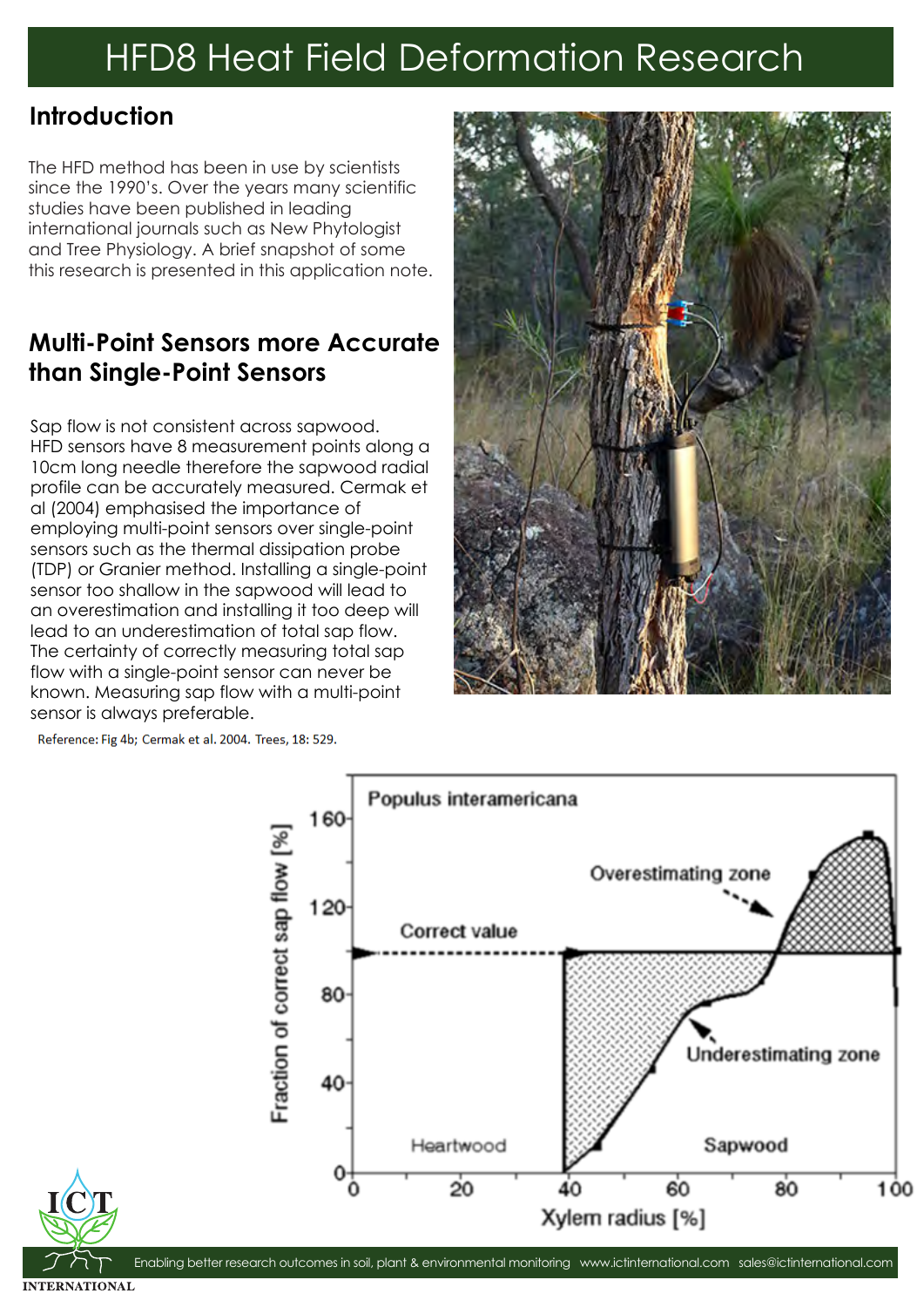Sap Flux Density (g cm2 hr Sap Flux Density (g cm<sup>2</sup> hr<sup>1</sup>)

#### **Hydraulic Redistribution in Douglas Fir**

It is now known, thanks largely to sap flow research with HFD measurements, that water in trees can move upwards, downwards and sideways. Known as hydraulic redistribution, this is water movement due to gradients of water potential in plants. To test this hypothesis, Nadezhdina et al (2009) installed HFD sensors on a southern root and trunk, and northern root and trunk of a Douglas Fir tree. The soil was homogenously dry and then irrigated on the southern root. Subsequent measurements observed that the water moved up the stem, across to the northern stem, down to the northern root and out into the dry soil on the north side of the tree. This study clearly demonstrated hydraulic redistribution in this tree.

Reference: Fig 2b; Nadezhdina et al. 2009. New Phytologist, 184: 932.

## **Radial Profiles during Wet and Dry Season**

HFD research has improved our knowledge of how the radial pattern of sap flow is dynamic. Research by Nadezhdina et al (2007) showed that at the end of the wet season, sap flow in the outer and inner profile of a tree trunk was similar. After 3.5 months of no rain the inner profile had higher sap flow than the outer profile. The wet season root activity was primarily in the shallow roots, yet during the dry the activity shifted to deeper roots where soil moisture was presumably more abundant. This research showed that the inner stem is related to deep roots and theouter stem is related to shallow roots in this tree.

Reference: Fig 9; Nadezhdina et al. 2007. Tree Physiology, 27: 105.





Stem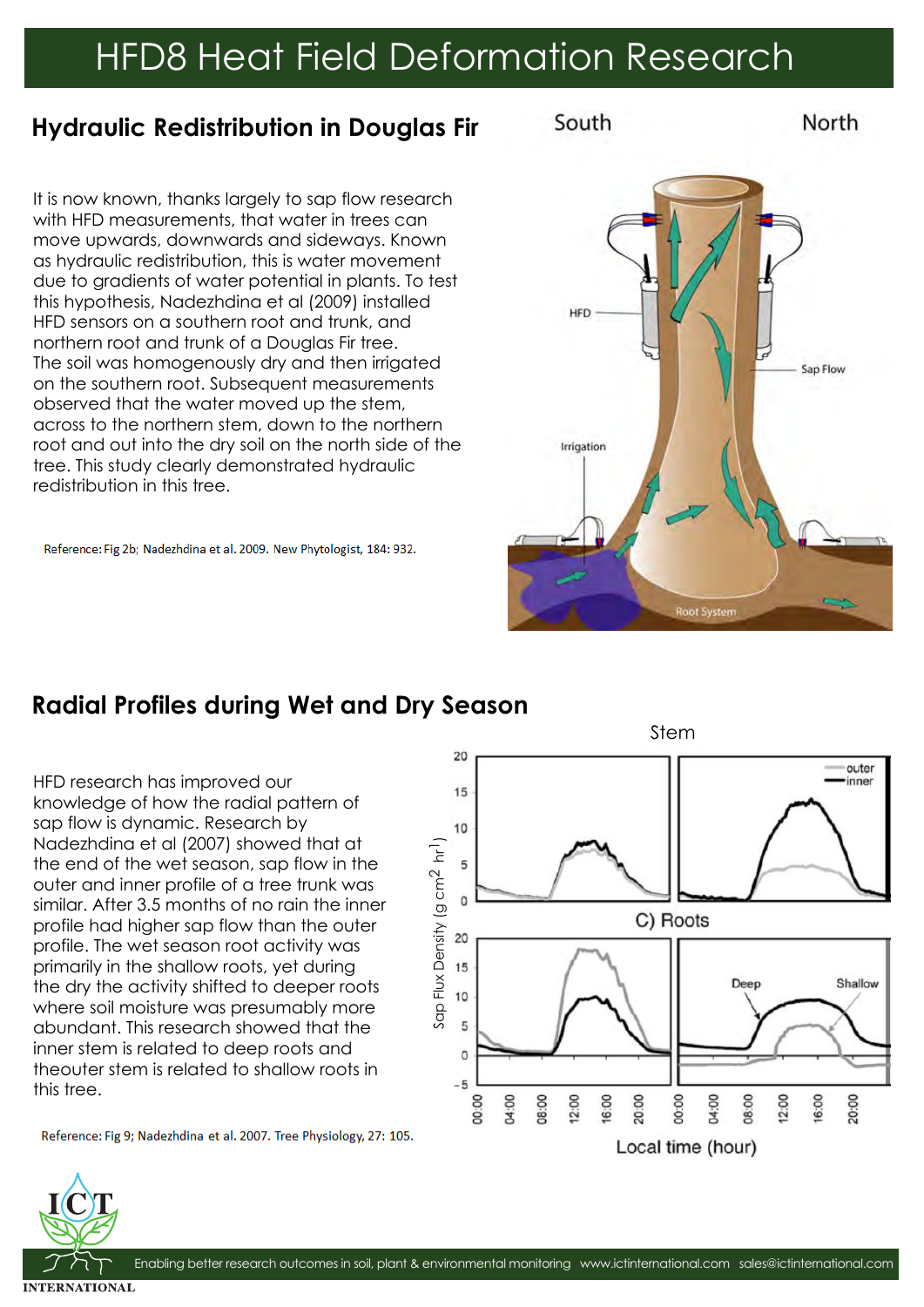### **Different Radial Profiles in Trunks v Branches**

Radial patterns of sap flow are not consistent across species or even within species or individual trees. A "normal" radial profile has peak sap flow approximately 15mm beneath the bark with a linear decrease to the heartwood. However, Nadezhdina et al (2007) observed two asymmetric types of radial patterns in an olive tree. They labelled Type 1 as the "normal" radial profile. Type 2 however had a maximum just below the bark with a linear decrease to the heartwood. Type 1 was found more often in branches and small trees of their measured olive trees. Type 1 and Type 2 patterns were observed in the same trunk but at different circumferential positions, for example at a north versus south position.

Reference: Fig 5; Nadezhdina et al. 2007. Tree Physiology, 27: 105.

#### **Hydraulic Integration & Sectorality**

Installing HFD sensors at various locations around the roots, trunks and branches of a cork oak tree, and then systematically removing branches on certain aspects of the tree, allowed David et al (2012) to observed how xylem in the roots, trunk and branches were connected. When northwestern and south-eastern branches were removed, sap flow in the trunk on those respective axes decreased to zero. However, root sap flow on those axes did not change. The authors suggested that the trunk xylem was sectored, or isolated, and the root xylem was integrated. This pattern of xylem development has survival and evolutionary benefits to the tree.

Reference: Fig 1; David et al. 2012. Functional Plant Biology, 39: 103.